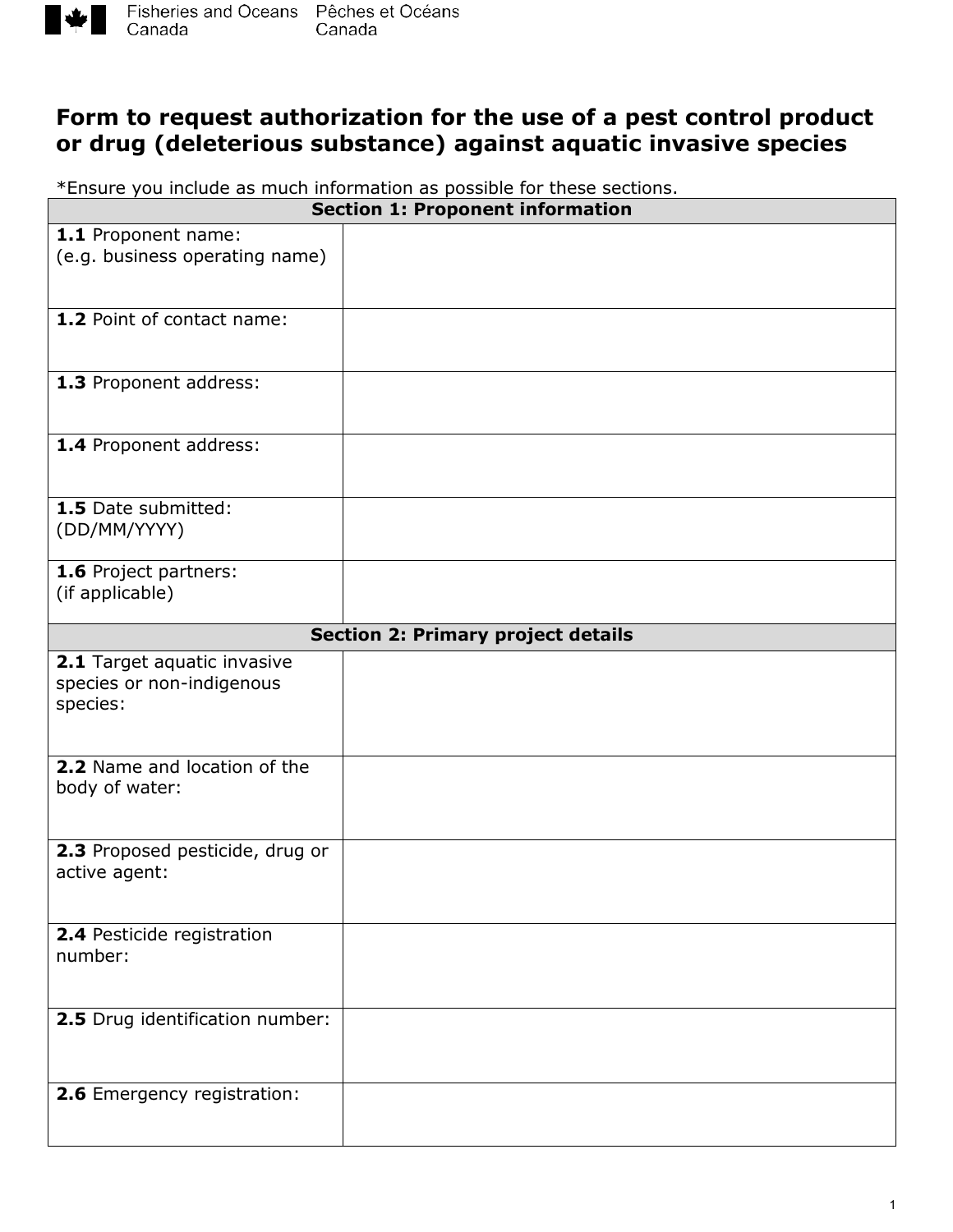| 2.7 Project start date:<br>(DD/MM/YYYY)                                  |  |  |
|--------------------------------------------------------------------------|--|--|
| 2.8 Anticipated pesticide use<br>date(s)<br>(DD/MM/YYYY)                 |  |  |
| 2.9 Project end date:<br>(DD/MM/YYYY)                                    |  |  |
| <b>Section 3: Rationale for deposit</b>                                  |  |  |
| 3.1 Invasion history:                                                    |  |  |
| 3.2 Harm to fish, fish habitat or<br>use of fish:                        |  |  |
| 3.3 Benefit of eradication:                                              |  |  |
| <b>3.4</b> Consideration of alternative<br>measure of control:           |  |  |
| 3.5 Community impacts:                                                   |  |  |
| <b>Section 4: Environmental impacts of deposit</b>                       |  |  |
| 4.1 Habitat types affected by<br>proposed project:                       |  |  |
| 4.2 Description of project site:                                         |  |  |
| 4.3 Anticipated aquatic<br>environmental effects of<br>proposed project: |  |  |
| 4.4 Extended effects of the<br>deposit:                                  |  |  |
| 4.5 Proposed environmental<br>effects mitigation:                        |  |  |